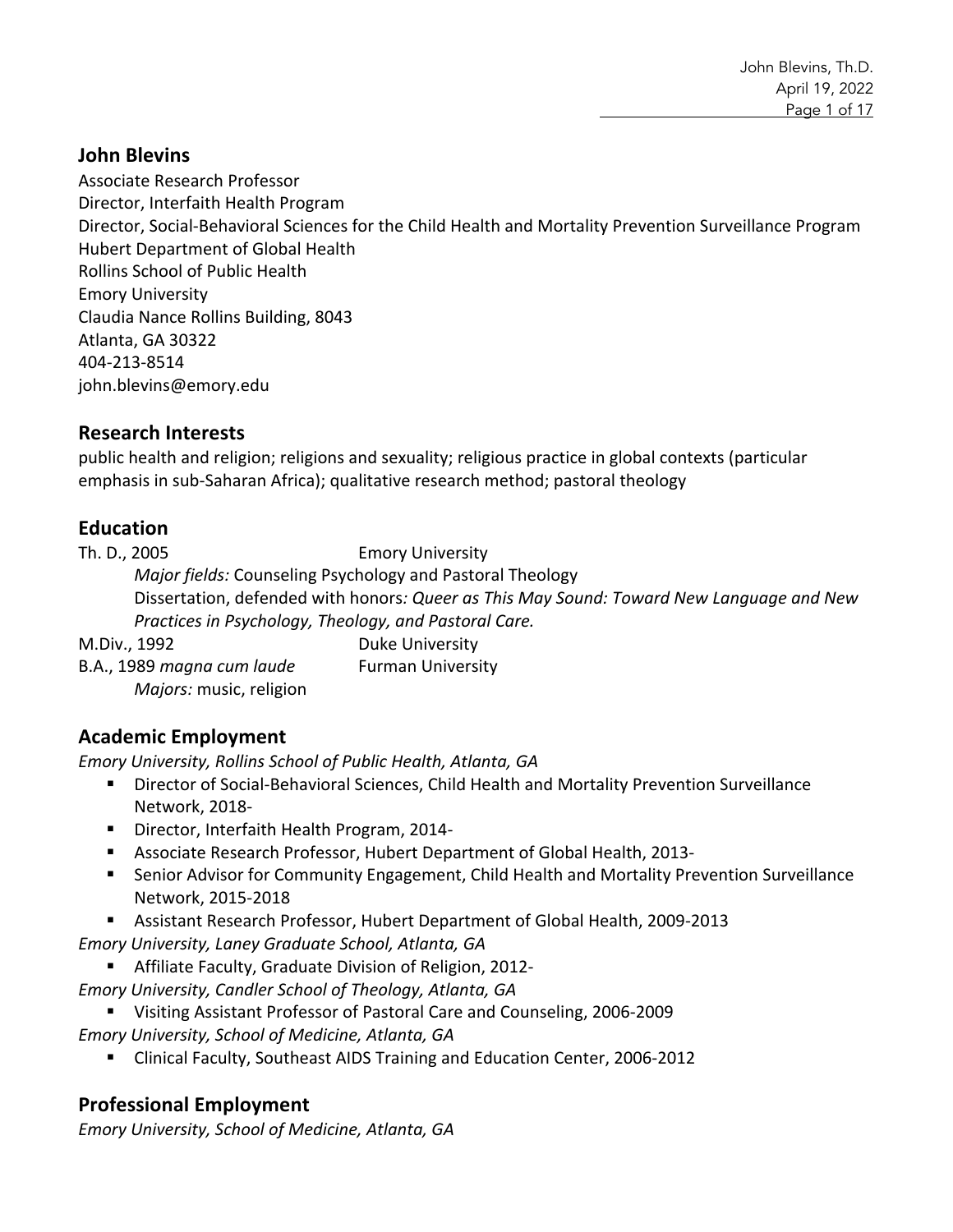- Program Manager, Minority AIDS Initiatives, Southeast AIDS Training and Education Center, 2002-2006
- Program Manager, Emory HIV Mental Health Provider Education and Evaluation Project, 1997-2002
- *Grady Health System Infectious Disease Program, Atlanta, GA*
	- Acting Director, Patient Education Services, 1997
	- Health Educator, 1995-1997
- *Emory Center for Pastoral Services, Atlanta, GA*
	- Resident, Clinical Pastoral Education, 1994-1995
- *Illinois Masonic Medical Center, Chicago, IL*
	- Chaplain, HIV Clinical Team, 1992-1994

*Children's Memorial Medical Center*, *Chicago, IL*

§ Chaplain, Pediatric Special Infectious Diseases Team, 1992-1994

# **Current Research Support**

*PEPFAR/UNAIDS* 

*Blevins (PI) 4/1/2016-5/31/2022*

*Joint Initiative to Strengthen Partnerships with Faith-Based Organizations*

This project creates a global partnership network to increase collaboration between the US President's Emergency Plan for AIDS Relief (PEPFAR), the United Nations Joint Programme (UNAIDS), and various interfaith partners to address HIV/AIDS in global contexts. The Interfaith Health Program at Emory serves as the lead institution for the Academic Consortium of the initiative.

#### *Bill and Melinda Gates Foundation*

*Whitney (PI) 12/1/2015-6/30/2023 Childhood Health and Mortality Prevention Surveillance (CHAMPS) Network*

This project currently works in Mozambique, South Africa, Kenya, Bangladesh, Mali, Sierra Leone, and Ethiopia to determine definitive causes of childhood mortality so that effective public health interventions can be implemented to address those causes. I coordinate qualitative research in the social-behavioral sciences and community entry and engagement activities in collaboration with the country site offices. This includes efforts to understand cultural and religious beliefs related to death, burial, and autopsies.

*Religion and Public Health Collaborative Idler (PI) Ongoing support Laney Graduate School, Emory University*

> The collaborative brings together Emory's academic units to support interdisciplinary scholarship into religion's influence on public health policy, health beliefs, and health services.

*Blount Center for Health and Human Rights Thurman (PI) Ongoing support Rollins School of Public Health, Emory University*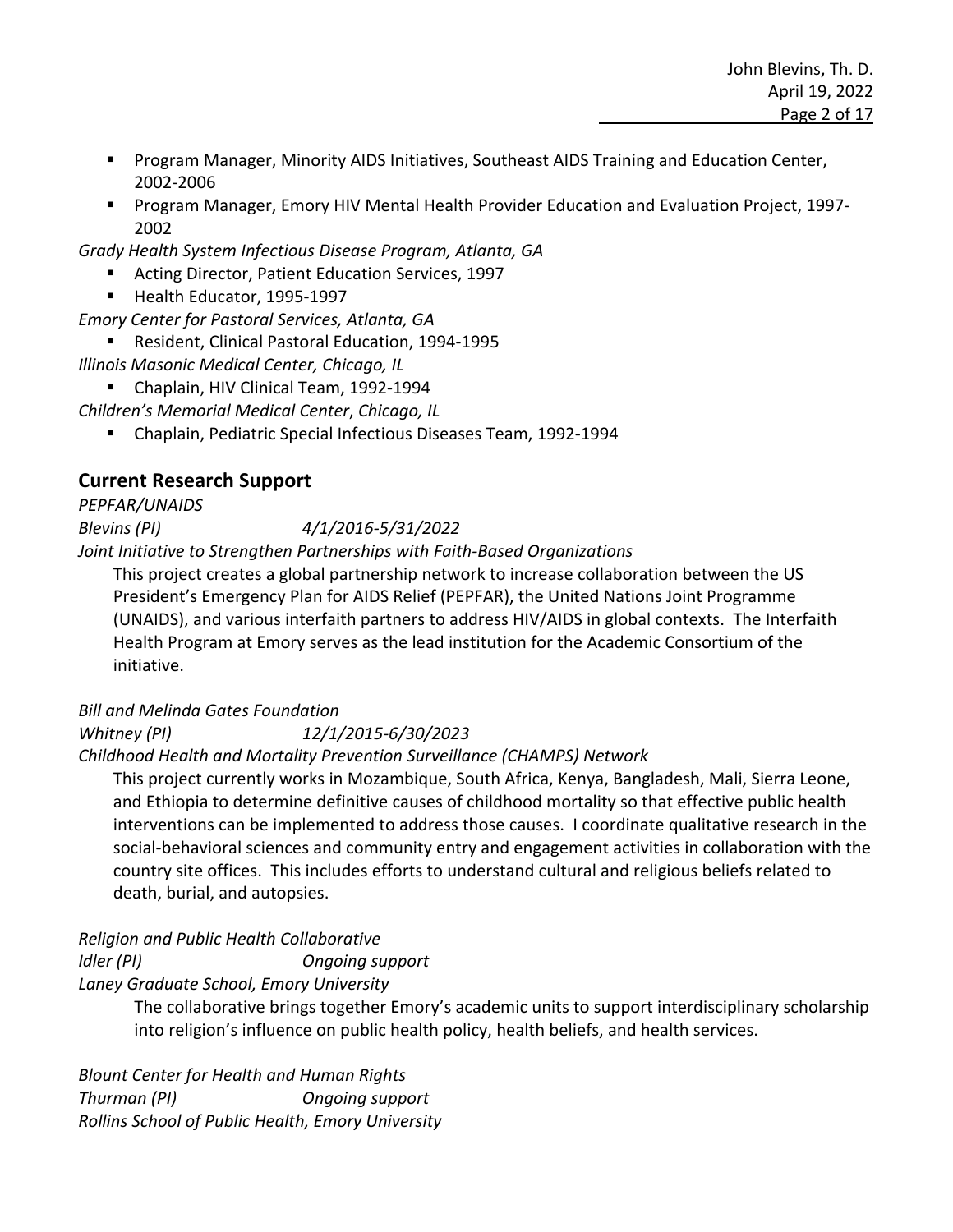The Blount Center is endowed to address the societal factors that contribute to health disparities by developing scientifically sound, innovative applied research initiatives that can further understanding of the connections between health and social forces.

## **Completed Research Support**

*Woodruff Health Sciences Center Blevins (Co-PI) 9/1/2019-12/31/2020 Synergy Grant*

This project is a seed grant to examine the influences of religion and spirituality on HIV prevention and support services for Black gay men in Atlanta. The project will describe the ways in which religion may offer support or may contribute to stigma for Black gay men. By identifying religious or spiritual practices or structures that are supportive, findings from the project can improve existing faith-based HIV programs and services.

#### *Woodruff Health Sciences Center*

*Blevins (PI) 6/1/2020-5/31-2021*

*Bidirectional Health Disparities Research Grant*

This pilot grant provides funding to support planning for submission for a two-year program grant (anticipated due date, May 2021) to launch the India-Atlanta Institute on Religion and Public Health. The institute would provide a framework for two teams of religious and public health leaders to learn about religion as a social determinant of public health and to develop community health action plans to address chronic diseases among the Indian immigrant community in Atlanta and the community-at-large in Bengaluru, India.

#### *5U38HM000454-03/Project#: 16007*

*Thurman (PI) 10/1/2011-9/30/2016 ASTHO/HHS/CDC*

Faith-Based Community Partnerships: Reaching Vulnerable Populations This project provided oversight to eleven community-based networks across the United States that work with hard-to-reach and vulnerable populations to increase access to health services.

#### *4669-000—12-CR-07*

*Blevins (PI) 10/1/2012-9/30/2015*

*CDC/Cardno Emerging Markets—Interfaith Health Program Public Private Partnership*

This project provided funding to support capacity building and systems strengthening among faithbased organizations, civil society organizations, implementing partners of the United States government, and national governmental structures in PEPFAR priority countries, with an emphasis in sub-Saharan Africa.

*S3552-24/27 Thurman (PI) 10/1/2011-9/30/2012 ASPH/PEPFAR/CDC* National Center for Public Health and Faith Collaborations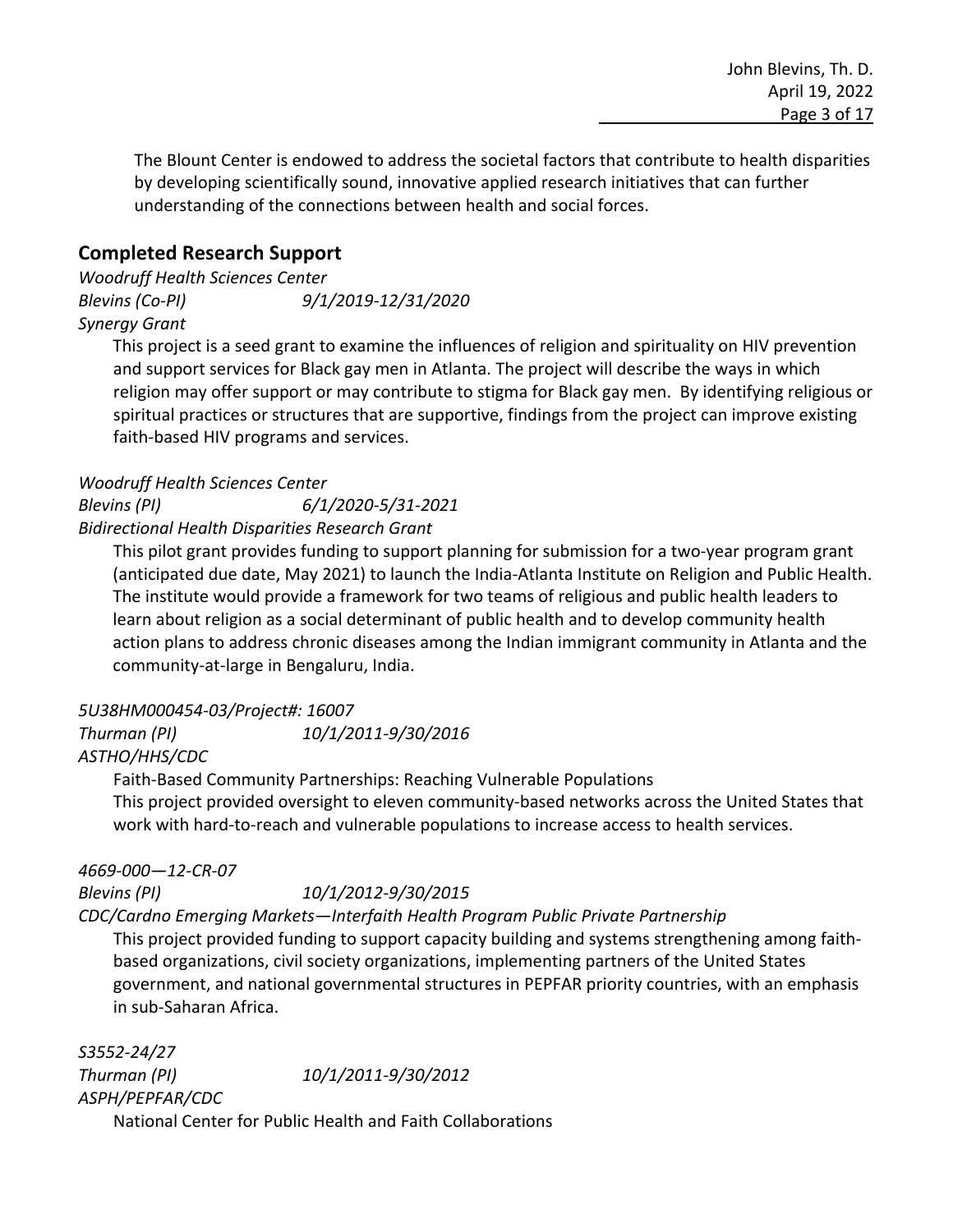This project focused on the development and oversight of three initiatives for mobilizing the faith based sector in response to HIV prevention and community response. The initiatives included community assets mobilization in the informal settlements of Nairobi, Kenya; convening global networks of religious leaders; and programming activities in conjunction with the 2012 International AIDS Conference in collaboration with the Global AIDS Program of the Centers for Disease Control and Prevention.

# *5 H4A HA 00067*

*Schwartz (PI) 07/01/2011-06/30/2012*

*HRSA, HIV/AIDS Bureau*

Served as clinical faculty teaching on the clinical management of mental illness and addiction in HIV primary care settings.

# *S3552-24/27 ASPH/HHS/CDC*

*Thurman (PI) 10/1/2009-9/30/2010*

## *National Center for Public Health and Faith Collaborations*

The major activity in this project was the development and oversight of a community-level HIV prevention initiative in the informal settlements of Nairobi, Kenya in collaboration with the Kenya Office of the President's Emergency Plan For AIDS Prevention (PEPFAR).

*S3552-24/25 Thurman (PI) 10/1/2009-9/30/2010 ASPH/HHS/CDC National Center for Public Health and Faith Collaborations*

This project consisted of two distinct objectives: 1) building capacity for selected interdisciplinary teams of faith and health leaders to respond to the H1N1 epidemic, and 2) conducting pilot safe water initiatives in Kenya and Zambia in collaboration with the Church Health Associations in each country.

# **Publications**

#### **Book**

Blevins, John. *Christianity's Influence on United States Global Health and Development Policy: To Transfer the Empire of the World.* New York: Routledge Press (Religion and International Development Series). 2018.

#### **Peer-Reviewed Journal Articles**

#### *Submitted for Review*

Blevins, John. "COVID-19 and the Politics of Life and Death." *Journal of the American Academy of Religion.* Under Consideration.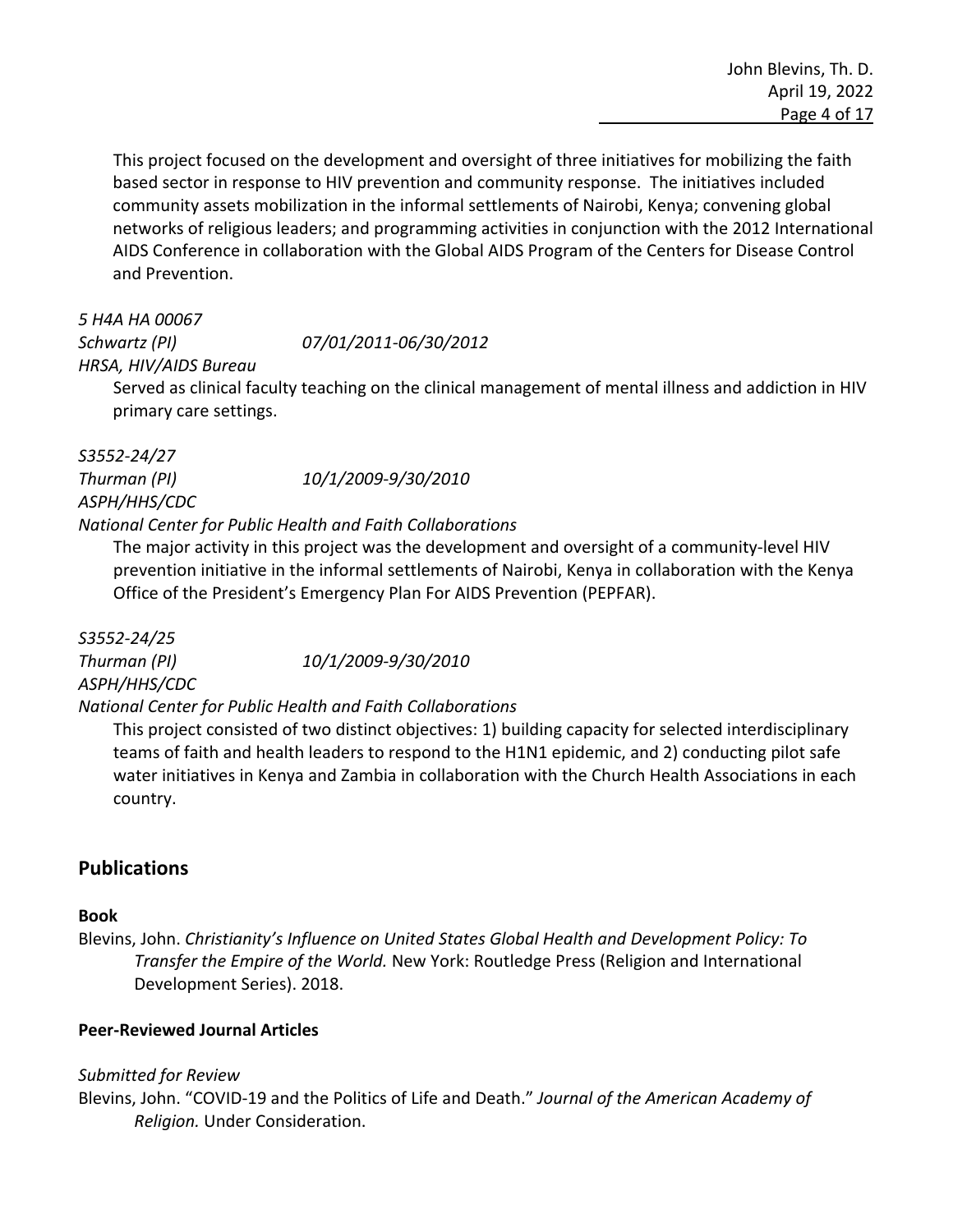#### *Accepted for publication, forthcoming*

Degefa, Ketema, Adugna Tadesse, Caroline Ackley, Lola Madrid, Nega Assefa, Markus Breines, Maria Maixenchs, and **John Blevins.** "Using traditional healers to treat child malnutrition: A qualitative study of health-seeking behaviour in eastern Ethiopia," *BMC Global Health*. Forthcoming, spring 2022.

#### *Published*

- Munguambe, Khatia, Maria Maixenchs, Rui Anselmo, John Blevins, Jaume Ordi, Ignacio Mandomando, et al. "Consent to minimally invasive tissue sampling procedures in children in Mozambique: A mixed- methods study." *PLoS ONE* 16(11): e0259621. Published 8 November 2021. https://doi.org/10.1371/journal.pone.0259621
- Mosley, Elizabeth, Subasri Narasimhan, John Blevins, Jessica Dozier, Johanna Pringle, Lasha Clarke, Cherisse Scott, Mary Kan, Kelli Stidham Hall, Whitney Rice. "Sexuality-based Stigma and Inclusion Among Southern Protestant Religious Leaders." *Sexuality Rearch and Policy* 2021. Published 9 November 2021. https://doi.org/10.1007/s13178-021-00662-y
- Islam, Saiful, Abdullah Al-Masud, Maria Maixenchs, Saquina Coassa, Rui Guilaze, Kounandji Diarra, Issa Fofana, Faruqe Hussain, *John Blevins, et. al.* "Rumor surveillance in support of minimally invasive tissue sampling for diagnosing cause of child death in low income countries: A qualitative study." *PLOS ONE*. Published 28 January 2021. https://doi.org/10.1371/journal.pone.0244552
- Dozier, Jessica, Monique Hennick, Elizabeth Mosley, Subasri Marasimhan, Johanna Pringle, Lasha Clarke, *John Blevins*, Latishia James-Portis, *et. al.* "Abortion attitudes, religious and moral beliefs, and pastoral care among Protestant religious leaders in Georgia." *PLOSOne.* Published 17 July 2020. https://doi.org/10.1371/journal.pone.0235971
- Blevins, John, Elizabeth O'Mara, Ahoua Kone, Maria Maixenchs, Khatia Munguambe, Robert Breiman, Pratima L. Raghunathan, Rui A. Guilaze, *et. al.* "Using Participatory Workshops to Assess Alignment or Tension in the Community for Child Mortality Surveillance Involving Minimally Invasive Tissue Sampling: Lessons from Five Sites Across the CHAMPS Network." *Clinical Infectious Disease 69*, supp. 4 (2019): S280-S290. https://doi.org/10.1093/cid/ciz563
- O'Mara Sage, Elizabeth, Khatia R. Munguambe, *John Blevins*, Rui Guilaze, Baindu Kosia, Maria Maixenchs, Quique Bassat, Inacio Mandomando, Reinhard Kaiser, Ahoua Kone, Amara Jambai, Robert F. Breiman, Pratima L. Raghunathan. "Investigating the Feasibility of Child Mortality Surveillance with Post-Mortem Tissue Sampling: Generating Constructs and Variables to Maximize Credibility in Qualitative Research." *Clinical Infectious Disease 69*, supp. 4 (2019): S291- S301. https://doi.org/10.1093/cid/ciz564
- Blevins, John. "Considerations in Developing a Course on Theology, Human Sexualities, and Gender Identities: Considerations from One Professor's Perspective." *NCC Review [India]* 132, no. 6 (July 2019): 358-362.
- Blevins, John, Mohamed Jalloh, and David Robinson. "Faith and Global Health Practice in Ebola and HIV Emergencies." *American Journal of Public Health* 109, no. 3 (2019): 379-384*.*  https://doi.org/10.2105/AJPH.2018.304870
- Idler, Ellen, Carol Hogue, *John Blevins*, and Mimi Kiser. "Religion: A Predictor of Adult Mortality Comparable to Other Social Determinants of Health." *PLOS One*. Published December 20, 2017.
- Blevins, John, Emily Lemon, Ahoua Kone, and Mimi Kiser. "The Percentage of HIV Prevention and Treatment Services in Kenya Provided by Faith-Based Providers." *Development in Practice 27*, no 5 (July 2017): 646-656.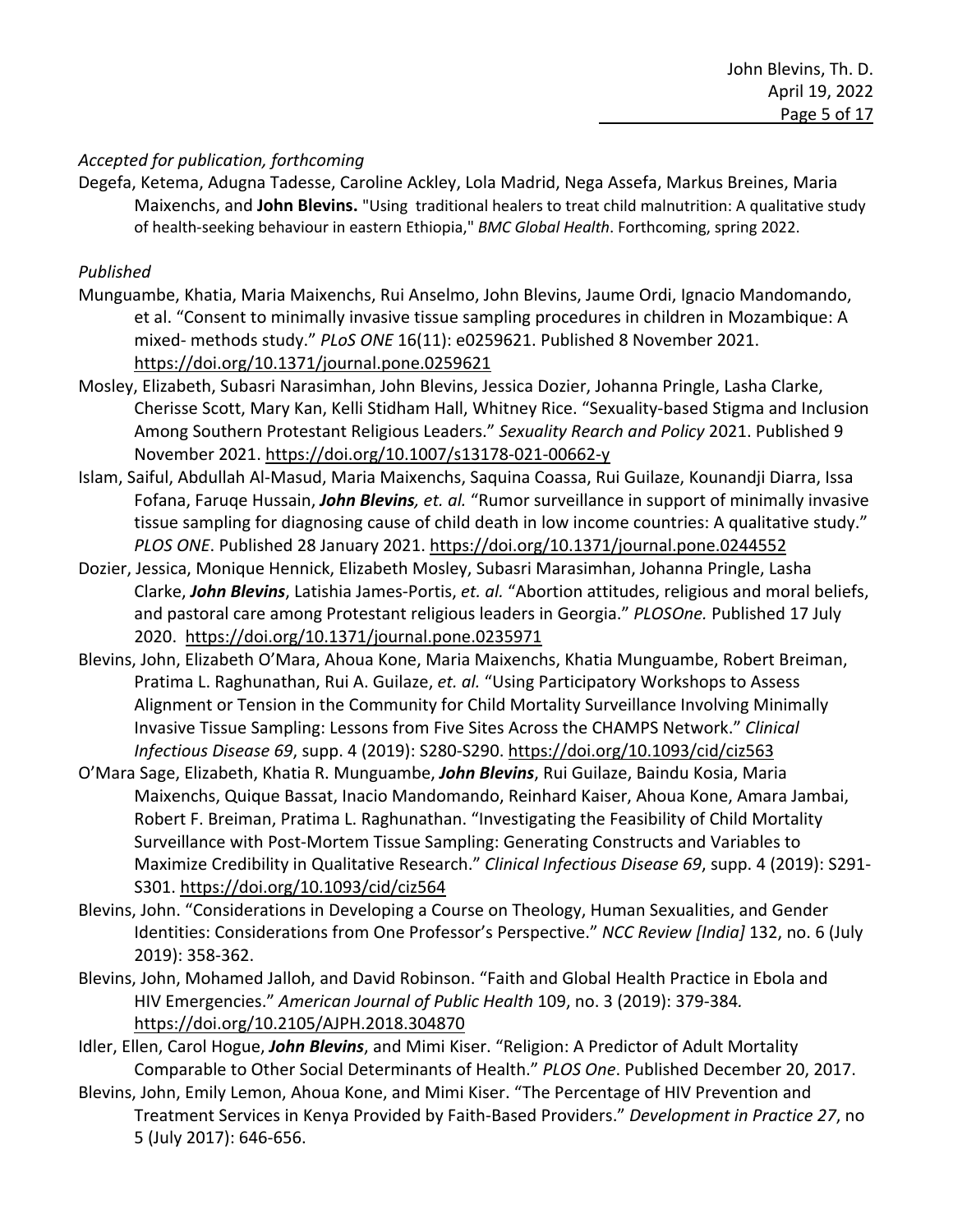- Blevins, John, Christoph Benn, and Sandra Thurman. "Reflections on HIV-Related Experiences of Two Global Funding Mechanisms Supporting Religious Health Providers." *Review of Faith and International Affairs 14*, no. 2 (2016): 110-117.
- Blevins, John. "Are Faith-Based Organizations Assets or Hindrances for Adolescents Living with HIV? They Are Both." *Brown Journal of World Affairs* 22, No. 2 (2016): 25-38.
- Blevins, John and Peter Irungu. "Different Ways of Doing Violence: Sexuality, Religion, and Public Health in the Lives of Same-Gender-Loving Men in Kenya." *Journal of the American Academy of Religion 83,* no. 4 (2015): 930-946.
- Jakes, Susan, Annie Hardison-Moody, Sarah K. Bowen, and *John Blevins.* "Engaging Community Change: The Critical Role of Values in Health Asset Mapping." *Community Development 46,* no 4 (2015): 392-406.
- Blevins, John. "When Sodomy Leads to Martyrdom: Sex, Religion, and Politics in Historical and Contemporary Contexts in Uganda and East Africa." *Theology and Sexuality 17*, no. 1 (2012): 51- 74.
- Blevins, John. "Cultivating a Critical Attitude in Pastoral Theology: A Response to David Hogue." *Journal of Pastoral Theology 20*, no. 2 (2011): 56-68.
- Blevins, John and Beth Toler. "Something to Prove?: Pastoral Theology and Practice in the Context of Evidence-Based Outcomes." *Practical Matters*, Vol. 3 (Spring 2011).
- Gaydos, Laura, Alexandra Smith, Carol Hogue, and *John Blevins*. "An Emerging Field in Religion and Reproductive Health." *Journal of Religion and Health*. Online First: 22 January 2010.
- Blevins, John. "Hospitality is a Queer Thing." In *Journal of Pastoral Theology* 19, no. 1 (2009): 104-117. Blevins, John. "Changing (Dis)Course: Psychology and Theology in Light of Social Construction."
- *Sacred Spaces: The Journal of the American Association of Pastoral Counselors 1*, no. 1 (2009).
- Blevins, John. "Different Subjects: Postmodern Selves in Psychology and Religion." In *Pastoral Psychology 57*, no. 1 (2008): 25-44.
- Blevins, John. "Uncovering the Eros of God." *Journal of Theology and Sexuality 13*, no. 3 (2007): 289-300.
- Blevins, John. "Broadening the Family of God: Debating Same-Sex Marriage and Queer Families in America." *Journal of Theology and Sexuality 12*, no. 1 (2005): 63-80.

#### **Book Chapters (Peer Reviewed)**

- Blevins, John. "The Social Gospel and the Modern Public Health Movement in America." In *Religion as a Social Determinant of Health.* New York: Oxford University Press, 2014.
- Blevins, John. "Foreword." In *Our Father: An Indian Christian Prays the Lord's Prayer.* Nairobi: African Books Collective, 2012.
- Blevins, John. "Kenya." In *World Health Systems*, 2nd edition. Chicago: Health Administrations Press, 2012.
- Blevins, John. "Zambia." In *World Health Systems,* 2nd edition. Chicago: Health Administrations Press, 2012.
- Blevins, John. "Becoming Undone and Becoming Human: Sexual and Religious Selves in the Thought of Michel Foucault and Judith Butler." In *Queer Religion.* Santa Barbara, CA: Praeger, 2011.
- Blevins, John, Mimi Kiser, Sandra Thurman, and Laura Beres. "Community Health Assets Mapping: A Mixed Methods Approach in Nairobi." In *Mapping, Cost, and Reach to the Poor of Faith-Inspired Health Care Providers in Sub Saharan Africa.* Washington, DC: The World Bank, 2012.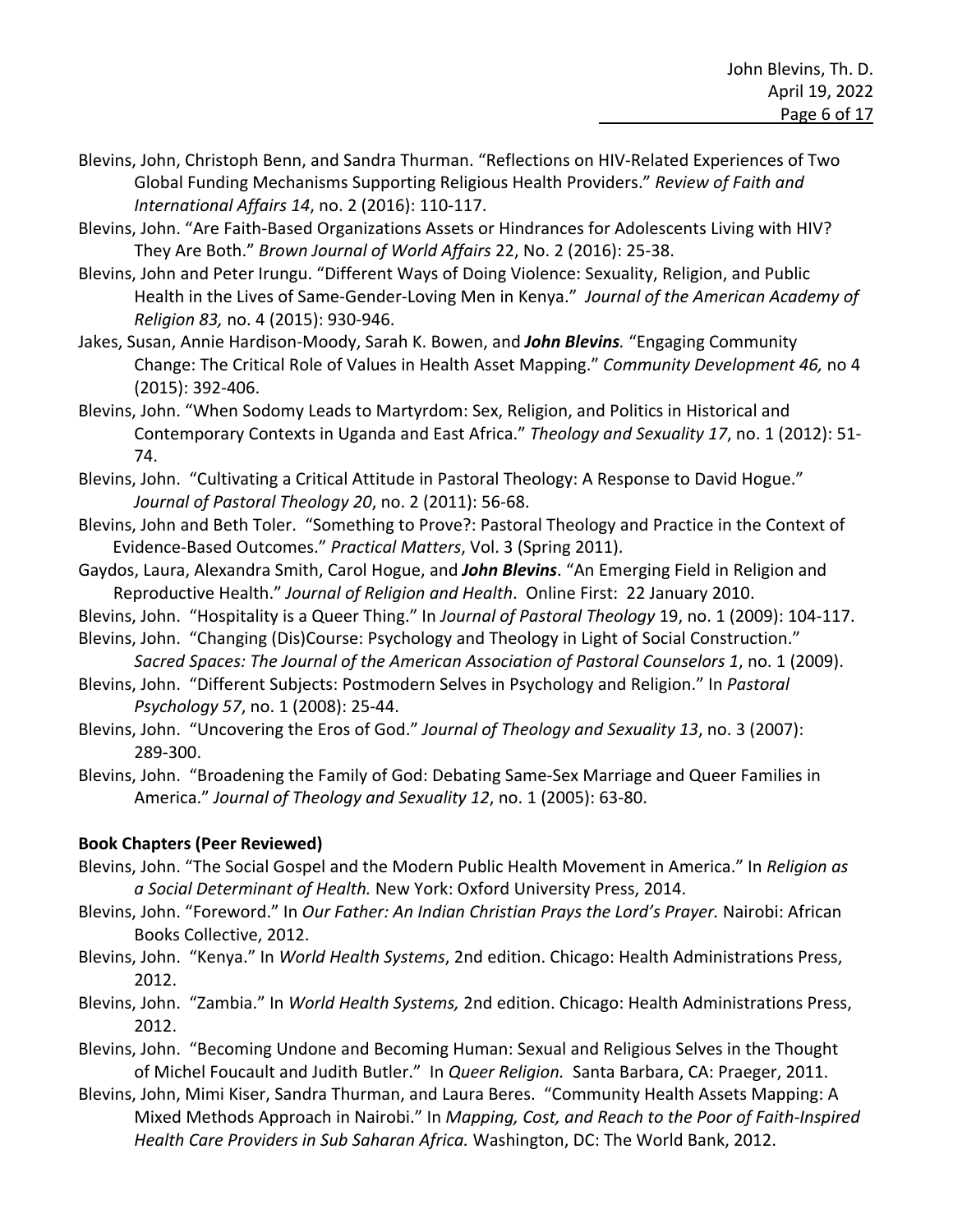- Blevins, John. "Tough Negotiations: Religion and Sex in Culture and Human Lives in the United States and Africa." In *When Religion and Health Align: Mobilising Religious Health Assets for Transformation*. Dorpspruit, SA: Cluster Publications, 2011.
- Blevins, John. "Ex-Gay Ministries." In *Encyclopedia of Homosexuality and Religion,* edited by Jeffrey S. Siker. Westport, CT: Greenwood Publishing, 2006.
- Blevins, John. "Exodus International." In *Encyclopedia of Homosexuality and Religion,* edited by Jeffrey S. Siker. Westport, CT: Greenwood Publishing, 2006.

#### **Program Reports and Organizational Materials**

- Phillips, Edward, Taylor W. Burton Edwards, Larry Goodpastor, Mim Kiser, **John Blevins**, *et. al. Resuming*  Care-Filed Worship and Sacramental Life During a Pandemic. [Guidance for Christian faith communities to consider as they deliberate when to resume in-person gatherings during the COVID19 outbreak.]
- Blevins John, Sally Smith, Jill Olivier, Esther Mombo, Francesca Merico, Nyambura, Njoroge, *et. al. A Common Vision: The UNAIDS/PEPFAR Joint Initiative to Strengthen Collaborations with Faith-Based Partners.* Geneva: Joint United Nations Programme on HIV/AIDS (UNAIDS), 2019.
- Blevins, John. "World AIDS Day Worship Resources." Geneva: World Council of Churches, 2016.
- Blevins, John. *Building on Firm Foundations: Consultation on Strengthening Partnerships Between PEPFAR and Faith-Based Organizations in Support of Sustained Responses to HIV/AIDS.*  Washington, DC: President's Emergency Plan for AIDS Relief, US Department of State, 2015.
- Berkowitz, Rachel, April Young, *John Blevins, et. al. Assets and Partnerships in Mukuru: A Report on Mukuru on the Move's Work 2008-2012.* Atlanta: The Interfaith Health Program, 2015.
- Kiser, Mimi and *John Blevins. Public Health and Faith Community Partnerships: Model Practices to Increase Influenza Prevention Among Hard-To-Reach Populations.* Washington, DC: The Association of State and Territorial Health Officials, 2014.
- Blevins, John and Emily Griswold. *Essential Participants: The Scope of the Contributions of Faith-Based Health Systems to HIV Prevention, Treatment, and Support.* Atlanta: The Interfaith Health Program, 2013.
- Blevins, John and Emmy Corey. *Valuing Every Human Life: How Faith-Based Organizations Can Support Key Populations with HIV Prevention,* Atlanta: The Interfaith Health Program, 2013.
- Blevins, John, Stephanie Doan, and Sandra Thurman. *A Firm Foundation: The PEPFAR Consultation on the Role of Faith-Based Organizations in Sustaining Community and Country Leadership in the Response to HIV/AIDS.* Washington, DC: US Department of State, 2012.

#### **Book Reviews**

- Blevins, John. Review of *Christianity, LGBTQ Suicide, and the Souls of Queer Folk*, by Cody J. Sanders. In *Journal of Pastoral Care and Counseling* (2021). Published online: 6 October 2021. https://doi.org/10.1177/15423050211051268
- Blevins, John. Review of *Theological Reflection: Methods,* by Elaine Graham, Heather Walton, and Frances Ward. In *International Journal of Practical Theology* 12, no. 2 (2008).

#### **Edited Internet Media**

Blevins, John. "COVID-19, Religion, and the Importance of Effective Leadership." Religion and Global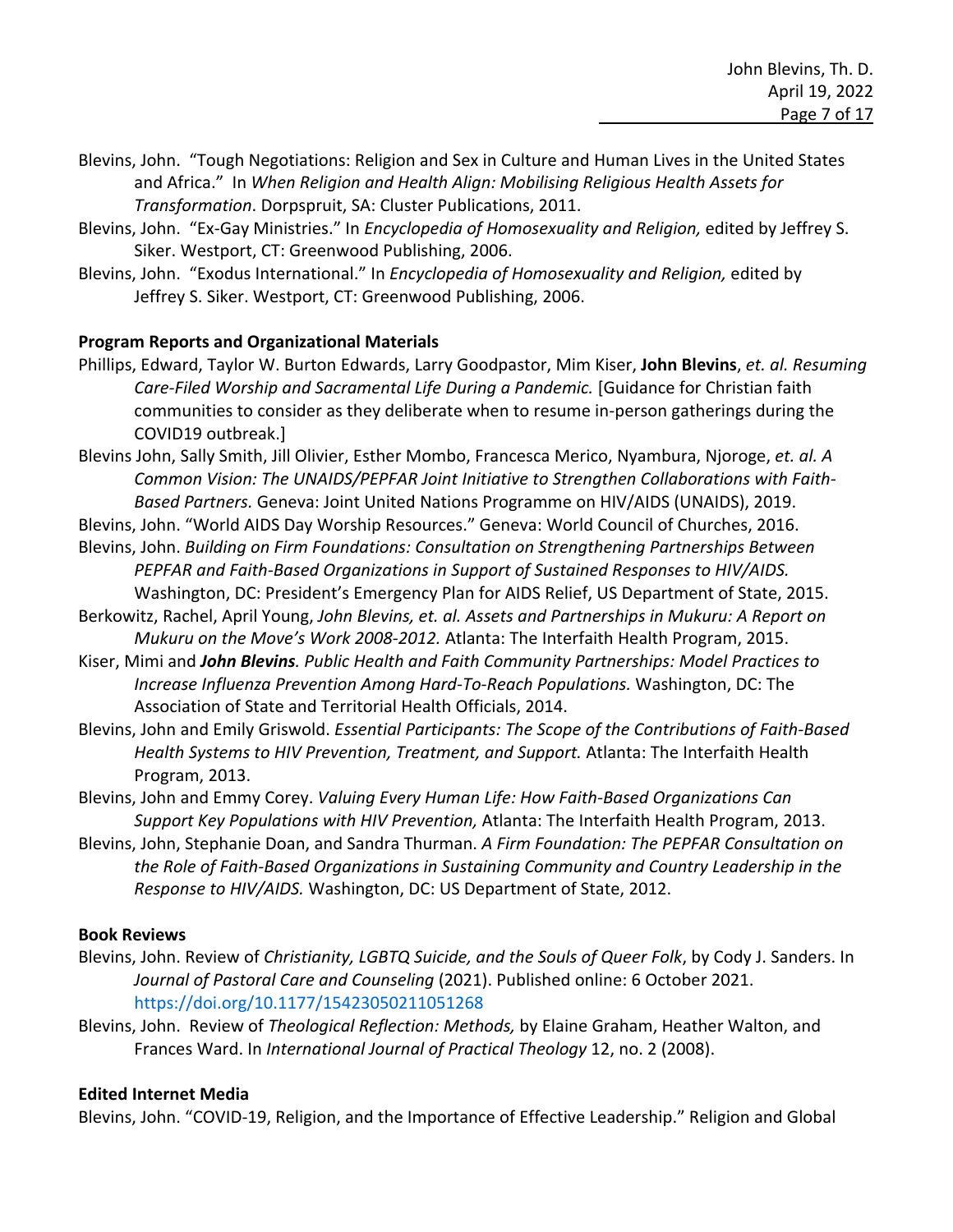Society Blog. London School of Economics, 6 April 2020. [online:

https://blogs.lse.ac.uk/religionglobalsociety/2020/04/covid-19-religion-and-the-importance-ofeffective-leadership/]

- Tyson, Jeff. "Beyond 'human rights': Finding the right way to engage communities of faith—an Interview with John Blevins. DevEx. 14 July 2015. [online: https://www.devex.com/news/beyondhuman-rights-finding-the-right-language-to-engage-communities-of-faith-86530)
- Blevins, John. "Protest Greets the Honoring of H. Eddie Fox at Emory's Candler School of Theology." Religion Dispatches, 12 December 2013. [online: https://religiondispatches.org/protest-greetsthe-honoring-of-rev-h-eddie-fox-at-emorys-candler-school-of-theology/]
- Blevins, John. "Should We Accept the Apology of an Ex-Gay Ministry?" Religion Dispatches, 27 June 2013. [online: https://religiondispatches.org/should-we-accept-the-apology-of-an-ex-gayministry/]
- Blevins, John. "Speaking of Family: When Children of Queer Families Talk About Their Lives." Religion Dispatches, 27 January 2010. [online: https://religiondispatches.org/speaking-of-familywhen-children-of-queer-families-talk-about-their-lives/]
- Panel participant, "The Roman Catholic Church: Controversies and the Future." Audio broadcast on *Global Journalist,* 29 October 2009.
- Blevins, John. "Religion, AIDS, and Africa, After Obama." Religion Dispatches, 23 September 2009. [online: https://religiondispatches.org/religion-aids-africa-after-obama/]
- Blevins, John. "We Were Powerless: Addiction, the Will, and the Evangelical Roots of the Twelve Steps." Religion Dispatches, 16 September 2009. [online: https://religiondispatches.org/wewere-powerless-addiction-the-will-and-the-evangelical-roots-of-the-twelve-steps/]
- Blevins, John. "Christianity and Condoms." Religion Dispatches, 14 June 2009. [online: https://religiondispatches.org/christianity-and-condoms/]

#### **Clinical Materials**

- Blevins, John. "Cultural Competency with Sexual Minorities: A Guide for HIV Clinical Care." In *AIDS Education and Training Centers National Multicultural Center News* 2, no. 2 (2012): 4-5.
- Blevins, John and Dianne Weyer. "Substance Abuse Diagnostic Algorithm." In *Primary Care Management for the HIV Provider*. Newark, NJ: AIDS Education and Training Centers National Resource Center, 2005.

# **Editorial Work**

| 2021       | Journal of Religion and Health                                   |
|------------|------------------------------------------------------------------|
| 2021, 2019 | Editor, Special issue on religions and public health. Religions. |
| 2021, 2018 | <b>PLOS ONE</b>                                                  |
| 2021       | <b>Cambridge University Press</b>                                |
| 2020       | American Journal of Public Health                                |
| 2020       | Theology Today                                                   |
| 2019       | American Journal of Tropical Medicine and Hygiene                |
| 2018       | <b>PLOS ONE</b>                                                  |
| 2016       | <b>PLOS Medicine</b>                                             |
| 2016       | Religions                                                        |
| 2015       | Journal of Medical Humanities                                    |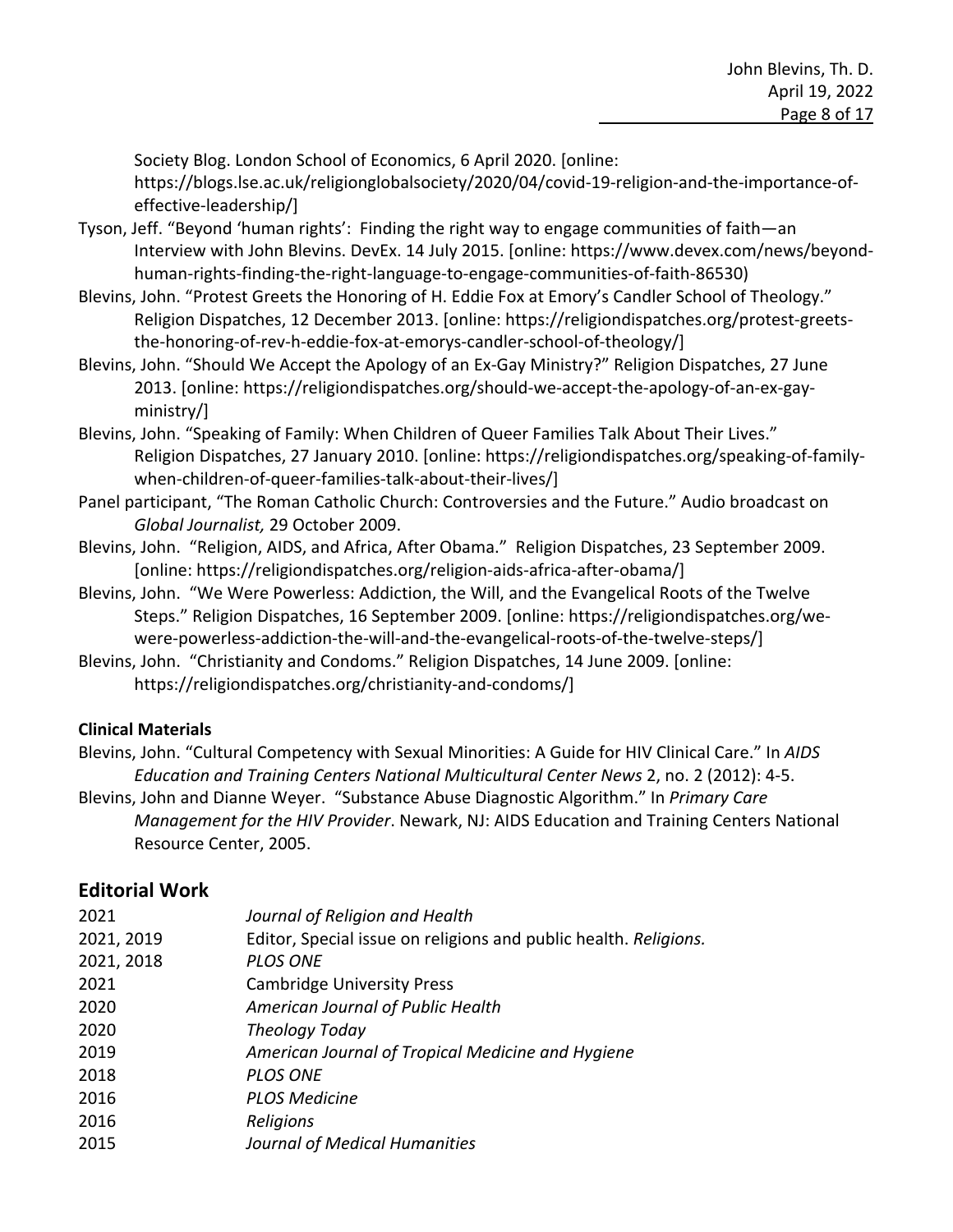| 2015, 2014, 2009 | Journal of Theology and Sexuality           |
|------------------|---------------------------------------------|
| 2008             | International Journal of Practical Theology |
| 2007             | Journal of the American Academy of Religion |

#### **Selected Conference Presentations and Public Lectures**

- "COVID-19 and the Politics of Life and Death." Annual Meeting of the American Academy of Religion, Joint Session of the African Religions Unit, Bioethics Unit, Religion in Southeast Asia Unit, and Religions, Medicine, and Healing Unit. San Antonio, TX. 22 November 2021.
- Guest Lecture for Lecture Series "Cutting-Edge Research in Sexuality Studies" Topic: Religion and Sexuality." Center for Sexual Health Promotion, Indiana University School of Public Health. [Online]: 10 November 2021.
- Guest Lecture, "Religion and Global Health Practice." Boston University Department of Community Medicine, Department of Religious Studies. [Online] 16 October 2021.
- Panelist, "'Nothing about us, without us.' What can we learn from people-centered movements." 202`1 Learning Exchange, CHS Alliance. [Online] 28 September 2021.
- Interview, "Religion and Public Health," *Religion and* Life, a television series of North Carolina Public Television. 26 February 2021.
- Plenary Lecture, "Public Health and the Social Gospel in Historical and Contemporary Contexts." The Kinschi Faith and Justice Symposium. Houghton College. [Online] 11 February 2021.
- Guest Lecture, "Religion's Influence on Global Health: Historical Perspectives." Course on Religion, Spirituality, and Global Health. Department of Religious Studies, Valparaiso University. [Online] 9 February 2021.
- Panelist, "Decolonizing Global Health: Religious and Cultural Perspectives." Lecture series of the Emory Global Health Institute. [Online] 19 January 2021.
- Panelist, Spirituality and Public Health. International Association of Spiritual Care webinar series on Spiritual Care and the Health Professions. [Online] 12 January 2021.
- Panelist, "Psychology, Religion and Politics: Responding to the Coronavirus Pandemic and Presidential Election of 2020." Annual Meeting of the American Academy of Religion. [Online] 30 November 2020.
- "Assessing the Ethical Complexities of Confidentiality During Approach and Follow-Up on Mortality Surveillance." Annual Meeting of the American Society of Tropical Medicine and Hygiene. [Online} 17 November 2020.
- "Pastoral Implications COVID-19 from Global Perspectives." 2020 Annual Conference of the Association of Clinical Pastoral Education (ACPE). [Online] 17 October 2020.
- Panelist, "How Can We Ethically Engage? Exploring the Challenges and Opportunities of Strategic Religious Engagement in Development and Humanitarian Assistance." Evidence Summit on Strategic Religious Engagement, United States Agency for International Development (USAID) and the Center for Strategic and International Studies. Washington, DC. [Online] 5 October 2020.
- "'Nothing About Us Without Us:' The Challenges in Listening to Those Most Affected When Responding to HIV and to COVID." Interfaith Conference on HIV. Joint United Nations Programme on HIV/AIDS. Geneva. [Online] 22 September 2020.
- Panelist, "Dueling Pandemics: Faith, HIV, and COVID-19." Berkley Center for Religion, Peace, and World Affairs, Georgetown University. Washington, DC [Online]. 10 September 2020.
- Guest Lecturer, Monthly meeting of Students for Social Justice at Rollins. Presented on "Religion and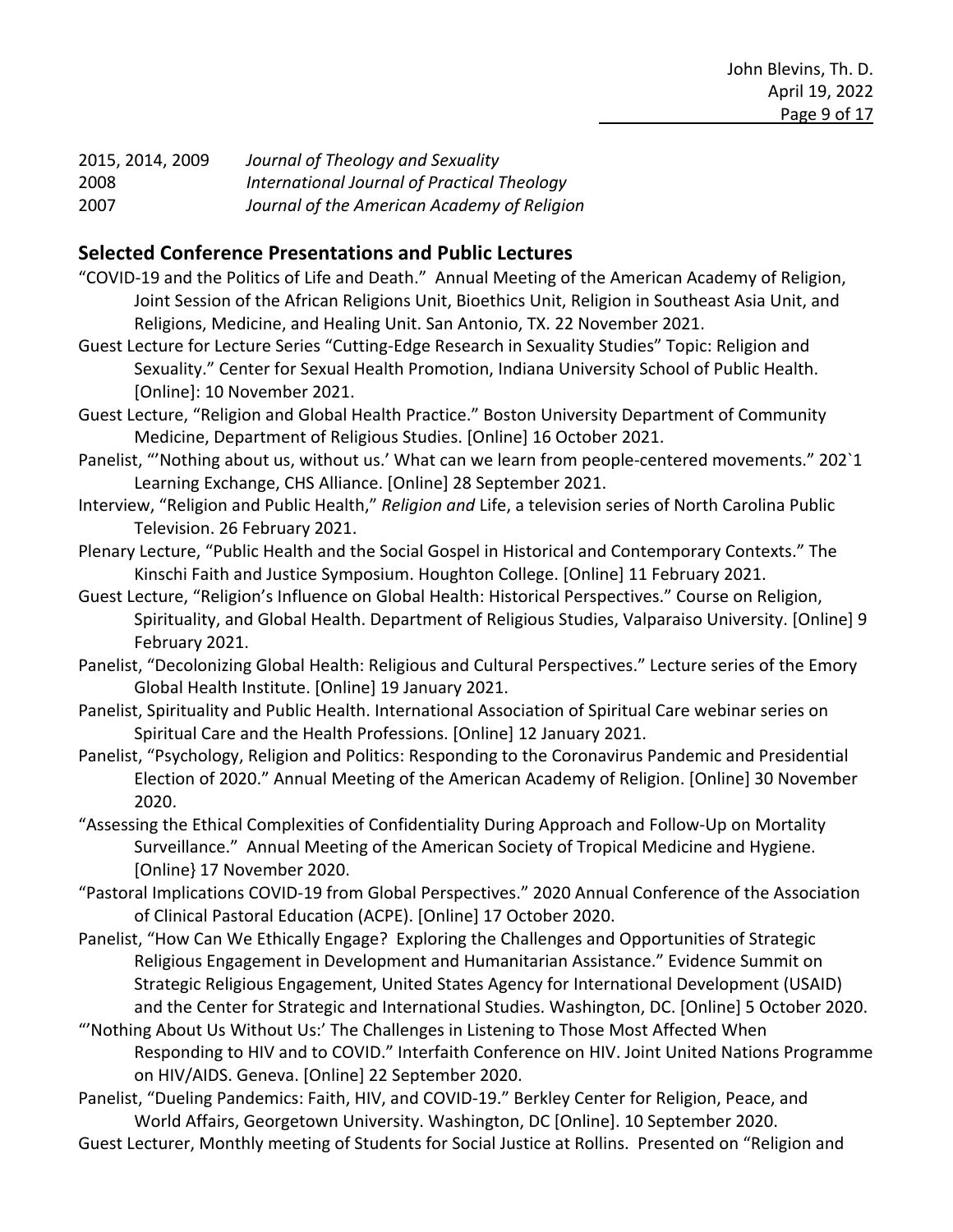Social Justice." 3 September 2020.

- Opening Plenary Speaker, Institute on Faith and Human Sexuality, National Council of Churches of India, 27 August 2020.
- "Religion and Public Health in the Context of COVID19." Global Health Lecture Series. Rollins School of Public Health, Emory University. [Online] April 2020.
- Panelist, "The Role of Faith-Based Organizations for an AIDS-Free Africa." International Conference on AIDS and STIs in Africa (ICASA). Kigali, Rwanda. December 2019.
- "Consequences Intended and Unintended: Re-Thinking the Effects of the Newfound Appreciation for Religion in International Development." Annual Meeting of the American Academy of Religion. San Diego, CA. November 2019.
- Panelist, "Public Health Trek." Furman University/Rollins School of Public Health, Emory University.
- Co-Presenter, "Religion and Public Health: An Emory Distinctive." Global Health Lecture Series. Rollins School of Public Health, Emory University. October 2019. Atlanta, GA. November 2019.
- Panelist, "Uplifting a Culture of Liberation from Sexuality Stigma in Southern Faith Communities." Sister Song Conference. Atlanta, GA. October 2019.
- Panelist, "Destination: Public Health." Rollins School of Public Health, Emory University. Atlanta, GA. October 2019.
- "Georgia on the Front Lines of the Abortion Debate." Rollins School of Public Health, Emory University. Atlanta, GA. October 2019.
- Panelist, "UNAIDS/PEPFAR Faith Communities Breakfast: United Nations General Assembly Satellite Meetings." New York. September 2019.
- Respondent, "Panel Discussion on Mission, Health, and Healing." A session at the conference United Methodist Global Missions: Celebrating Two Hundred Years of Missions. Atlanta, GA. April 2019.
- "Spirituality." A lecture given at the conference HIV and Aging: From Mitochondria to the Metropolis. Emory Center for AIDS Research. Atlanta, GA. April 2019.
- "Religion and Global Health: International Contexts." Panel at the conference Finding Common Ground: Partnerships in Religion and Public Health—A Conference Held to Mark the Publication of the Special Section of *The American Journal of Public Health* on Faith-Based Organizations and Public Health Practice. Atlanta, GA. April 2019.
- Lead Speaker and facilitator, Religion and Public Health Lecture Series "Religion, Public Health, and the CHAMPS Project: Is Life or Death the Priority?" Atlanta, GA. March 2019.
- "Using Participatory Workshops to Assess Community Alignment or Tension for Child Mortality Surveillance Involving Minimally Invasive Tissue Sampling." Poster Session. Annual Meeting of the American Society for Tropical Medicine and Hygiene. New Orleans, LA. October 2018.
- "Book Lecture on the Launch of *Christianity's Role in United States Global Health and Development: To Transfer the Empire of the World."* Atlanta, GA. October 2018
- "Understanding the Role of Faith in the HIV Response: Opening Plenary Address." Faith Building Bridges: The Interfaith Pre-Conference to the International AIDS Conference. Amsterdam, The Netherlands. July 2018.
- "Masculinities, Power, and Violence from a Practical Theological Perspective." Winter/Summer School of the Circle of Concerned African Women Theologians and the Africa Centre for Biblical Equality. Limuru, Kenya. July 2018.
- "The Essential Role of Community Engagement in the CHAMPS Network." Annual Network Meeting of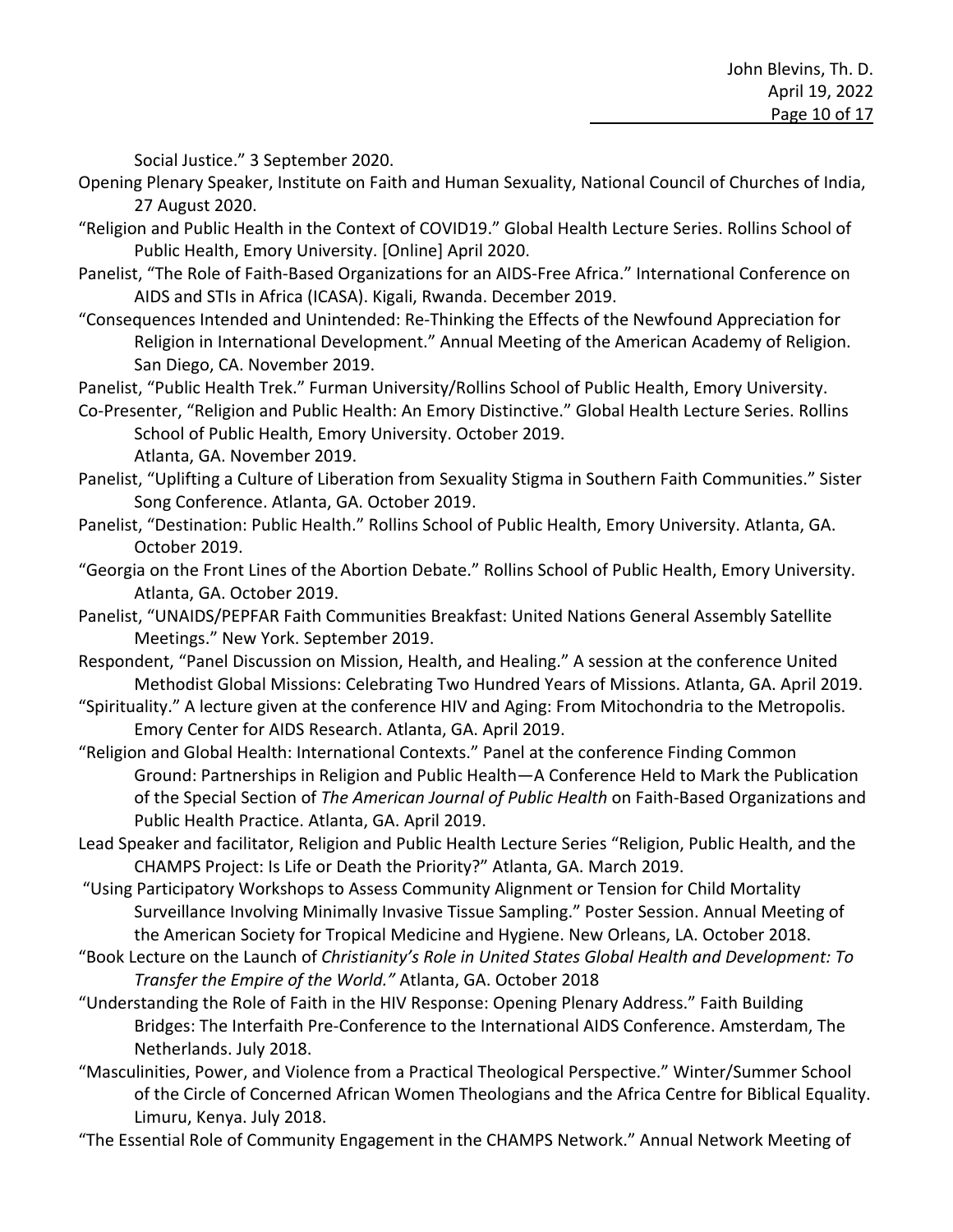the Child Health and Mortality Prevention Surveillance Network/Bill and Melinda Gates Foundation. Maputo, Mozambique. November 2017.

- "Impact of Religion on Stigma and Access to Services for Key Populations in Kenya." Poster Session. Annual Meeting of the American Public Health Association. Atlanta, GA. November 2017.
- "Faith-based Health Systems: Analyzing the Proportion of HIV Services Rendered by Faith-based Providers in Kenya." Poster Session. Annual Meeting of the American Public Health Association. Atlanta, GA. November 2017.
- "A Faith-based Model for Comprehensive Adolescent Sexual Health Program for Children Living with HIV in Kenya." Poster Session. Annual Meeting of the American Public Health Association. Atlanta, GA. November 2017.
- Panelist, "Health for all: Faith health providers and the SDG challenge of health for all. What more is needed to learn from experience and advance exemplary partnerships." AHIMSA Forum: Global Health, Social Entrepreneurship, and Faith-Inspired Communities. Geneva. June 2017.
- "What Really Matters?" L.D. Johnson Lecture Series. Furman University, Greenville, SC. November 2016.
- Panelist, Global Health Matters: The Child Health and Mortality Prevention Surveillance Network: The First Year. U.S. Centers for Disease Control and Prevention (CDC). August 2016.
- Panelist, "Careers in Global Mental Health." Anthropology In/Of Global Mental Health. Emory University, Atlanta, GA. April 2016.
- Respondent, "Social Determinants of Global Mental Illness." Anthropology In/Of Global Mental Health. Emory University, Atlanta, GA. April 2016.
- "Religion and Social Justice." Humphrey Fellows Conference on Social Justice. Emory University/U.S. State Department, Atlanta, GA. March 2016.
- Panelist, "Contentious Ethical Issues in Global Public Health." Religion and Public Health Lecture Series. Emory University, Atlanta, GA. February 2016.
- "Community Entry and Engagement: Assumptions, Approaches, and Principles." Symposium on Minimally Invasive Tissue Sampling and Cause of Death Attribution. IS Global/Barcelona Institute for Public Health, Barcelona, Spain. January 2016.
- "Methods for Pastoral Theological Reflection." Clinical Pastoral Education Large Group Didactic. Care and Counseling Center of Georgia, Atlanta, GA. January 2016.
- "'I'll Be Prepared to Be a Man': The Effects of a Faith-Based Program on Perceptions of Masculinity among Adolescent Kamba Males in Kenya." African Religion Group and Men, Masculinities, and Religion Group. Annual Meeting of the American Academy of Religion, Atlanta, GA. November 2015.
- Panelist, "Ebola, Africa, and Beyond: An Epidemic in Religious and Public Health Perspectives." African Religions Group and African Association for the Study of Religion. Annual Meeting of the American Academy of Religion, Atlanta, GA. November 2015.
- Panelist, "Challenges in Reaching At-Risk Populations." *Sexual and Reproductive Health Through a Social Justice Lens.* Emory University, Atlanta, GA. November 2015.
- "Negations and Affirmations (of a Theological Variety)." Guest Lecture at Chicago Theological Seminary, Chicago, IL. November 2015.
- Panelist, "Religion and Sustainable Development Roundtable." Center for Strategic and International Studies, Washington, DC. July 2015.
- "Overview of the Evidence." *Religion and Sustainable Development*. The World Bank, Washington, DC.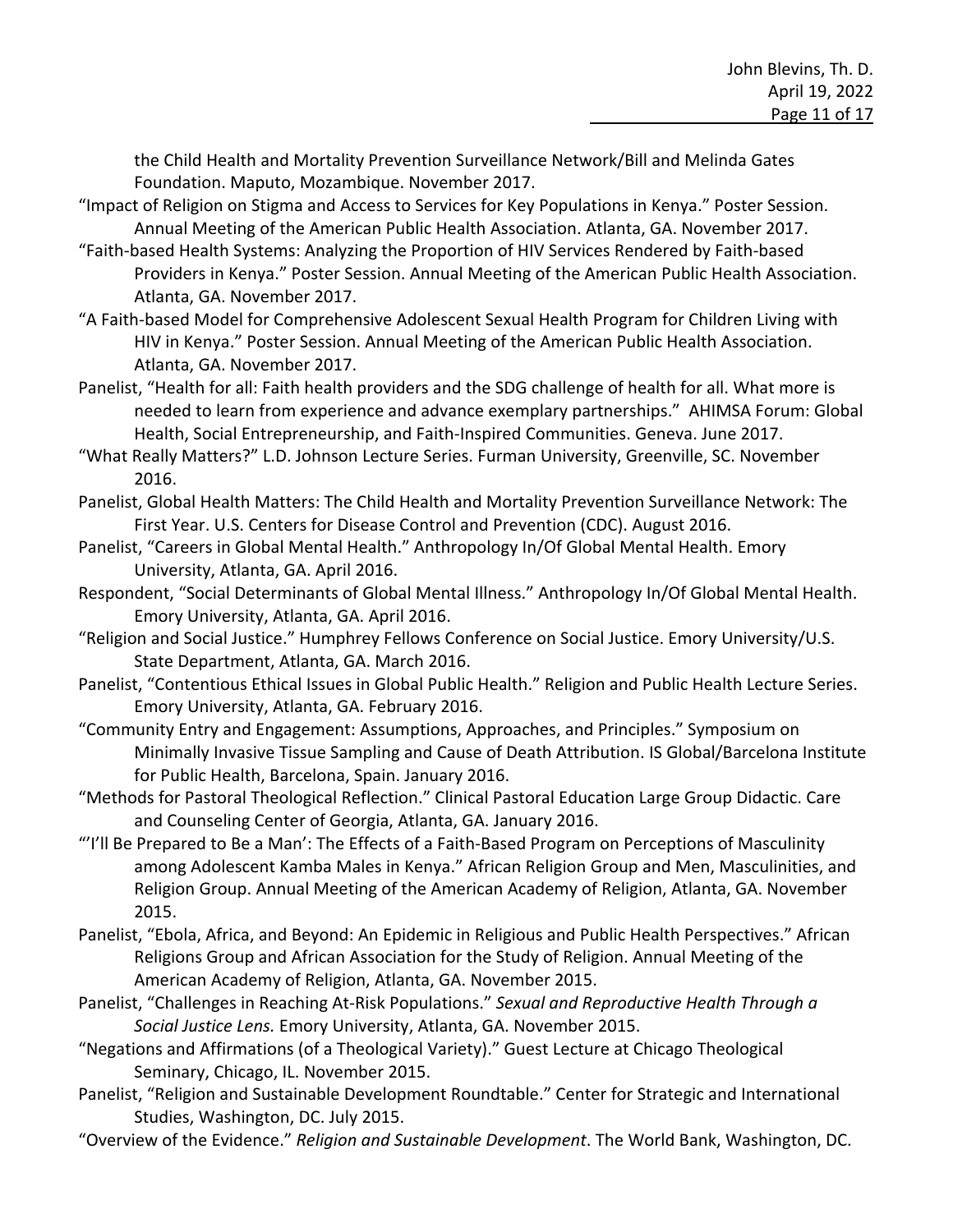July 2015.

- Panelist, "What Do Christianity, Islam, and Judaism Say About Eating, Exercise, and Smoking?" Emory University School of Medicine, Atlanta, GA. May 2015.
- Panelist, "Borders, Boundaries, and Blessings: LGBTQ Lives Around the Globe." Annual Conference of the Alliance of Baptists, Atlanta, GA. April 2015.
- "What If We Examine This From the Other Side?" Lecture as part of forum on Ebola: Religion as Obstacle and Asset. Institute for Developing Nations, Laney Graduate School, Emory University, Atlanta, GA. March 2015.
- Seminar Coordinator, "Christian Responses to Sexual Violence." Oxford Centre for Mission Studies, Oxford, England. November 2014.
- "Tracing the Influences of Religions on Health Across Global Contexts." Religions, Medicines, and Healing Group. Annual Meeting of the American Academy of Religion, San Diego, CA. November 2014.
- "Religion in the Public Health Curriculum: A Model for Global Health Education." Academic Public Health Caucus. Annual Meeting of the American Public Health Association, New Orleans, LA. November 2014.
- Panelist, "The Politics of Compassion: Religion and Human Rights in Global Health and Development— A Conversation with Amanullah De Sondy." Emory University. October 2015.
- Poster Presentation: *Inter-organizational network analysis of assets in an informal settlement in Nairobi, Kenya: Implications for partnership in HIV prevention.* International AIDS Conference, Melbourne, Australia. July 2104.
- Panelist, "Syria, The Human Toll: Prospects for Reconciliation and Redevelopment." The Carter Center, Atlanta, GA. May 2014.
- "Of Myths and the Mystic." Keynote Presentation at the Conference to Congregational Care for LGBT People. Duke University Divinity School, Durham, NC. November 2013.
- "Different Ways of Doing Violence: Sexuality, Religion, and Public Health in the Lives of Same Gender-Loving Men in Kenya." African Religions/Gay Issues in Religion/Lesbian-Feminist Issues in Religion Co-Sponsored Session. Annual Meeting of the American Academy of Religion, San Diego, CA. November 2013.
- "Where to Draw the Line: Crossing the Boundaries of Religion and Public Health." Religions, Medicine, and Healing Group. Annual Meeting of the American Academy of Religion, San Diego, CA. November 2013.
- "Prisons of the Soul: Pastoral Theology and Queer Theory." Invited Keynote Lecturer, Atlanta Theological Association Doctor of Theology Colloquium, Atlanta, GA. May 2013.
- Panelist in roundtable discussion with Helene Gayle on The Role of Faith in International Development Work (part of the Religion and Public Health Ethics Series). Atlanta, GA. February 2013.
- "In Bed with Religion: Reconciling Sex Work and Faith." Invited panelist for Open University Forum of the Sex Workers Education and Advocacy Task Force, Cape Town, SA. December 2012
- "Negotiating Differences: Why Theology is Important for Interdisciplinary Field Placements in Global Contexts." Association of Practical Theology Meeting of the American Academy of Religion, Chicago, IL. November 2012.
- Session Respondent, Religion and International Development Group, American Academy of Religion, Chicago, IL. November 2012.
- "Young people, faith, and sexuality in the context of HIV." Interfaith Pre-Conference to the International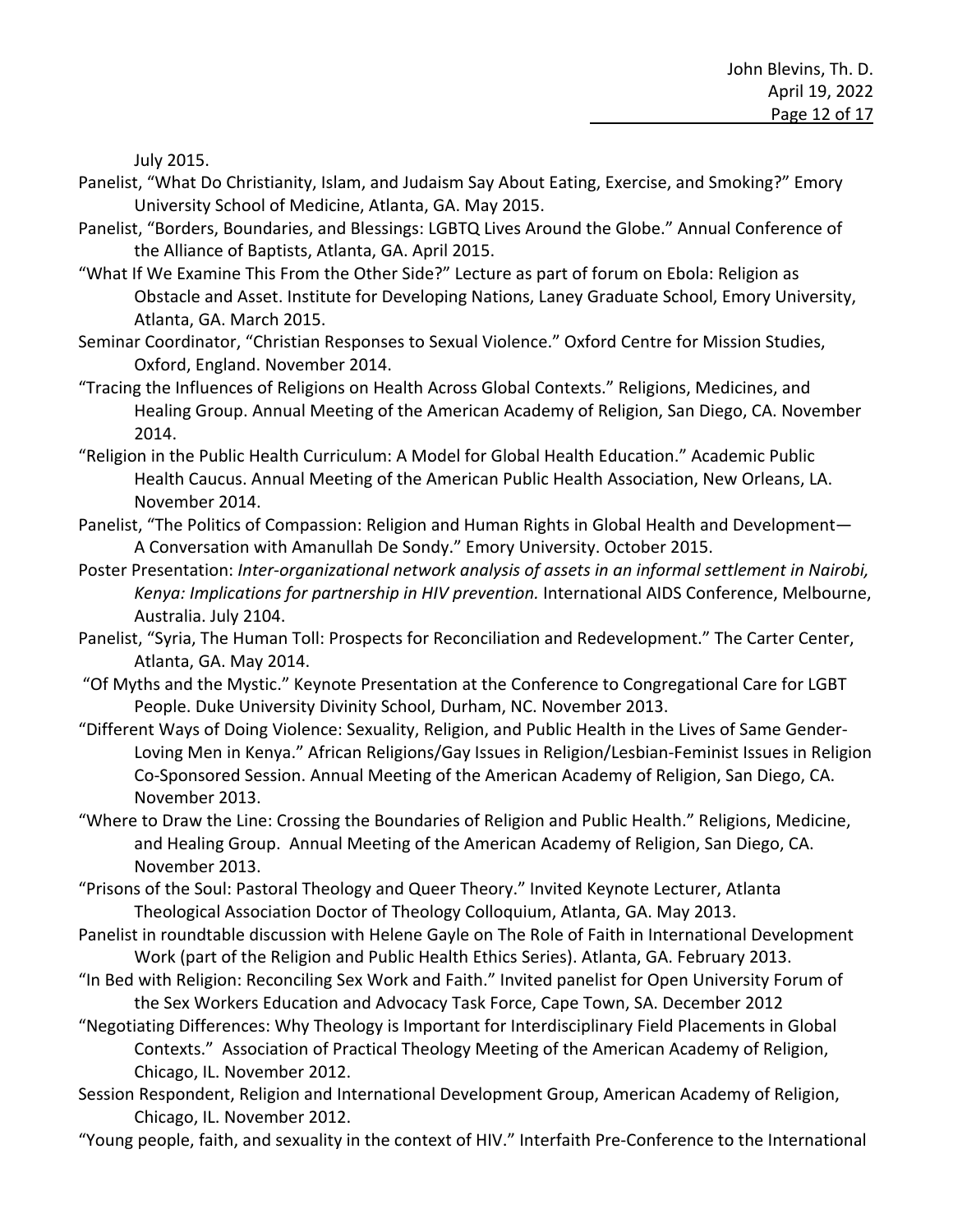AIDS Conference, Washington, DC. July 2012.

- Experiences of community asset mapping for participatory research engagement in HIV and AIDS response. Poster session. International AIDS Conference, Washington, DC. July 2012.
- "Global Health and Religion: Politics, Policies, and Programs in the Context of HIV." Keynote address for Personal and Global Health: My Role. Our Challenges. Georgia College Global Citizenship Symposium, Georgia College and State University, Milledgeville, GA. February 2012.
- Panelist, "The Bible and the Bedroom." Furman University, Greenville, SC. February 2012.
- "Mukuru on the Move: A Parallel Mapping Methodology Employed in Mukuru kwa Njenga." Dissemination Meeting of the Partnership for an HIV Free Generation, Nairobi, Kenya. May 2011.
- "Religion's role in adolescent sexuality: A cross-site analysis of attitudes and behaviors in North Carolina, Atlanta, and Johannesburg, South Africa." Faculty Research Seminar, Hubert Department of Global Health, Rollins School of Public Health, Emory University, Atlanta, GA. February 2011.
- "Mapping and Assessing Community Initiatives: Mixed Method Approaches in a Kenyan Township." The World Bank, Washington, DC. December 2010.
- "Community Assets Mapping: Building Capacity, Developing Networks, and Aligning Assets in Communities." White House Office of Faith-Based and Neighborhood Partnerships, Washington, DC. November 2010.
- "Community Assets Mapping: Building Capacity, Developing Networks, and Aligning Assets in Communities." Center for Faith-Based and Neighborhood Partnerships, U.S. Department of Health and Human Services Washington, DC. November 2010.
- "Making the Invisible Visible: Community Health Assets Mapping and Community Level HIV Prevention in Nairobi, Kenya." Lecture given at the conference Community, Participation, Development: Toward Improved Practice. Atlanta, GA. October 2010.
- "Pastoral Counseling with LGBT Clients: The Problems with Old Paradigms and Imagining New Ones." Care and Counseling Center of Georgia, Atlanta, GA. August 2010.
- "Cultivating a Critical Attitude in Pastoral Theology: A Response to David Hogue." Annual Meeting of the Society for Pastoral Theology, Chicago, IL. June 2010.
- "More Than Points on a Map: GIS and Health Assets Mapping in the Informal Settlements of Nairobi." Faculty Research Seminar, Hubert Department of Global Health, Rollins School of Public Health, Emory University, Atlanta, GA. April 2010.
- Invited Faculty Presenter, Faculty Response Forum IX: Mind, Body, Humanities, Fox Center for Humanistic Inquiry, Atlanta, GA. January 2010.
- "What to Do When You're Tired of the Same Old Story: Narrative Therapy and HIV Clinical Care." Lecture given at the Faculty Development Conference of the Mountain Plains AIDS Education and Training Center and the Midwest AIDS Training and Education Center, Denver, CO. August 2009.
- "Mixed Messages: Religious Perspectives on Human Sexuality and Their Impact on Beliefs and Practices." Paper given at the conference When Religion and Health Align: Mobilizing Religious Health Assets for Transformation, Cape Town, SA. July 2009.
- "The Function(s) of Religion in Adolescent Sexual Health and Practice." Religion and Health Research Symposium, Emory University. Atlanta, GA, April 2009.
- "Beyond Disciplinary Boundaries: Standing in the Crossroads of Religion and Health." Lecture given at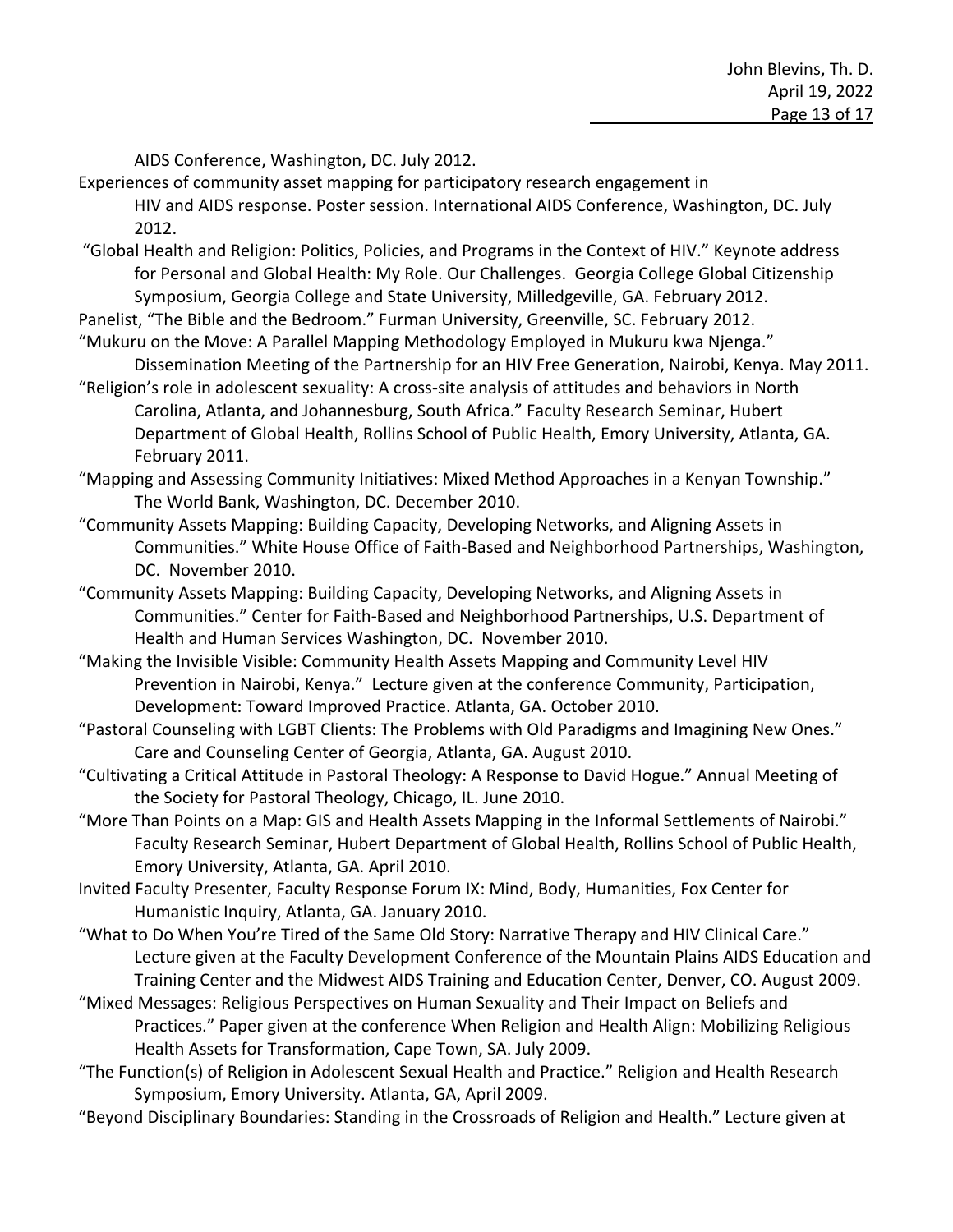the Spiritual Care Collaborative 2009 Summit-- Health and Hope: The Hard Reality of Living Intentionally in a Village of Care, Orlando, FL, 30 January. February 2009.

- "Pastoral Care with Gay, Lesbian, Bisexual, and Transgender People" and "What's Wrong With Ex-Gay Ministries?" Lecture given at the Our Family Matters Conference, Vanderbilt University Divinity School, Nashville. October 2008.
- Invited Participant, Better Words Workshop: Deepening Appreciation for Cross-Disciplinary Research in Religion and Health. University of Witwatersrand and The University of Cape Town, Johannesburg and Cape Town, South Africa. October 2008.
- "Beyond the Magic Bullet: Behavioral Interventions for Addressing Infectious Diseases." Lecture given at the conference Holistic Health: The Challenges of Health Security in the 21st Century, sponsored by the Zambian Ministry of Health, Livingstone, Zambia. July 2008.
- "Listening to Africa: Reimagining Pastoral Theology and Care in the Age of HIV/AIDS." Paper given at the Annual Study Meeting of the Society for Pastoral Theology, Los Angeles, CA. June 2008.
- "Pastoral Theology and the AIDS Pandemic." Paper given at the Emory Faculty Seminars in Religion and Health, Emory University, Atlanta, GA. March 2008.
- "When Exchanging Bodies Fluidly Gets Risky: HIV, Religion, and Public Health." Lecture given at Maps and Mazes: Critical Inquiry at the Intersections of Religion and Health, Emory University, Atlanta, GA. November 2007.
- "Different Subjects: Postmodern Selves in Psychology and Religion." Paper, Annual Meeting of the American Academy of Religion, Person, Culture, and Religion Section, San Diego, CA. November 2007.
- "Resisting Theological Violence: The Pastoral Challenges of the HIV Pandemic." Lecture Caring in a Violent World, Candler School of Theology, Atlanta, GA. October 2007.
- "Behavior Change in Clinical Practice: The Role of Nurses." Invited lecturer at the Nursing School, Livingstone Hospital, Livingstone, Zambia. June 2007.
- "New Medications to Fight HIV Progression." Clinical lecture presented in medical grand rounds, Livingstone Hospital, Livingstone, Zambia. June 2007.
- "Different Silences: Christian Theology, the AIDS Pandemic and the (In)Ability to Speak." Paper, Annual Meeting of the American Academy of Religion, Systematic Theology Section, Washington, DC. November 2006.
- "Meeting People Where They Are: Faith Communities Working with Drug Users." Lecture, Bridging Faith and Health: The Role of the Church, Emory University, Atlanta, GA. October 2004.
- "Moving Beyond Death: How Long-Term Survivors of HIV/AIDS Are Challenging Pastoral Theology and Practice." Lecture, Bridging Faith and Health: The Role of the Church, Emory University, Atlanta, GA. October 2004.
- "Why a Cross on a Flag is a Bad Idea: The Ongoing Debate Over the Georgia State Flag." Paper, Annual Meeting of the American Academy of Religion, Religion and the Social Sciences Section, Atlanta, GA. November 2003.
- "Cultural Diversity or Domestication?" Paper, given at the Annual Study Conference for the Society for Pastoral Theology, Denver, CO. June 2002.
- "Oedipus Wrecks: Psychology and Theology in Ex-Gay Ministries." Gay Men's Issues in Religion Group. Annual Meeting of the American Academy of Religion, Denver, CO. November 2001.
- "Beyond the Magic Bullet: Behavioral Interventions for Addressing Infectious Diseases." Lecture given at the Society for Public Health Education, the American Public Health Association, Atlanta.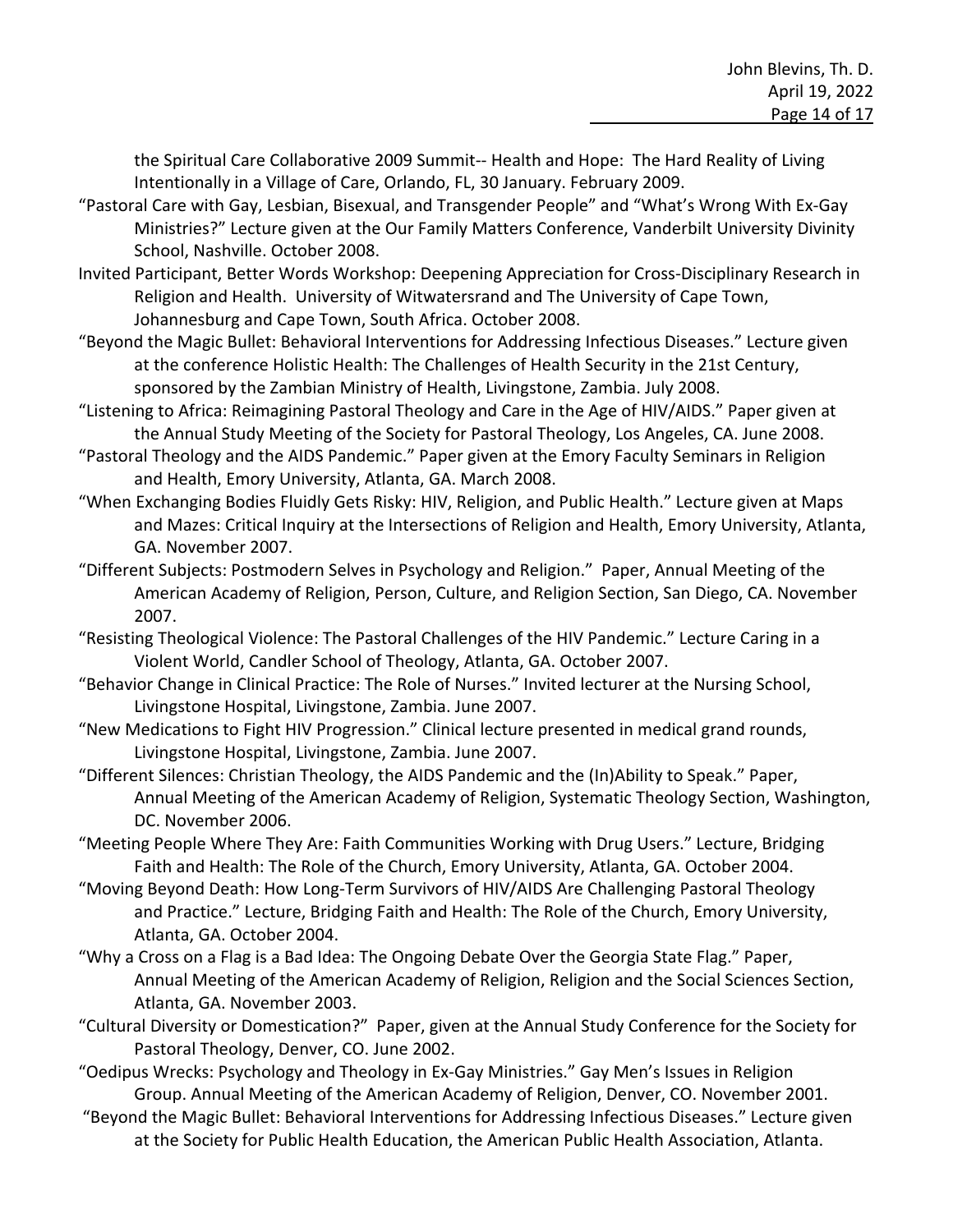John Blevins, Th. D. April 19, 2022 Page 15 of 17

October 2001.

#### **Courses Developed and/or Taught**

Religion and Public Health in Context: HIV Religion and Public Health in Context: Sexual and Reproductive Health Cultures of Health Religion, Public Health, and Development Assessing Religion's Role in Public Health and Development Initiatives in Kenya University Course: Viral Cultures: HIV/AIDS in Interdisciplinary Contexts Christian Theology in Postmodern Perspectives Research Method Pastoral Theology/Theological Method Theology and Personality Spiritual Reflection and Pastoral Care Contextual Education Introduction to Pastoral Care

#### **Academic Activities Within the University**

Between Books: Faculty Discussion Group on Upcoming Writing Projects Faculty, Studies in Sexualities Program, 2017- Faculty Fellow, Global Health Institute, 2014- Advisory Committee, Institute for Developing Nations, 2012- Faculty, Course in Religion, Public Health, and Development (course jointly developed and administered between Emory and Saint Paul's University, Limuru, Kenya) Co-Convenor, University Course, 2012. Core Faculty, University Course, 2011. Faculty Mentor, Global Health Institute Field Team: Religion's Role in Public Health in Kenya, 2011-2018. Faculty Lecturer, "Religion and Social Justice" in Humphrey Fellowship Program, 2011-2016. Recipient, Faculty Seed Grant, Institute for Developing Nations, 2010, 2011. Member, Faculty Seminar in Religion and Public Health, 2007-2012. Presenter, Fox Center for Humanistic Inquiry, 2010. Executive Committee, Religion and Public Health Collaborative, 2009- Recipient, Faculty Seed Grant, Office of University-Community Partnerships, 2008, 2009. Recipient, Carr Faculty Development Award, Candler School of Theology, 2008.

#### **Work with Other Academic Institutions**

Guest Lecturer, Houghton College, Houghton, NY, USA Guest Lecturer, Valparaiso University, Valparaiso, IN, USA Guest Lecturer, Boston University, Boston, USA Guest Lecturer, Notre Dame University, South Bend, IN, USA Tenure Reviewer, University of Cape Town, Cape Town, South Africa Outside reader, PhD dissertation, University of Cape Town, Cape Town, South Africa Tenure Reviewer, Saint Paul's University, Limuru, Kenya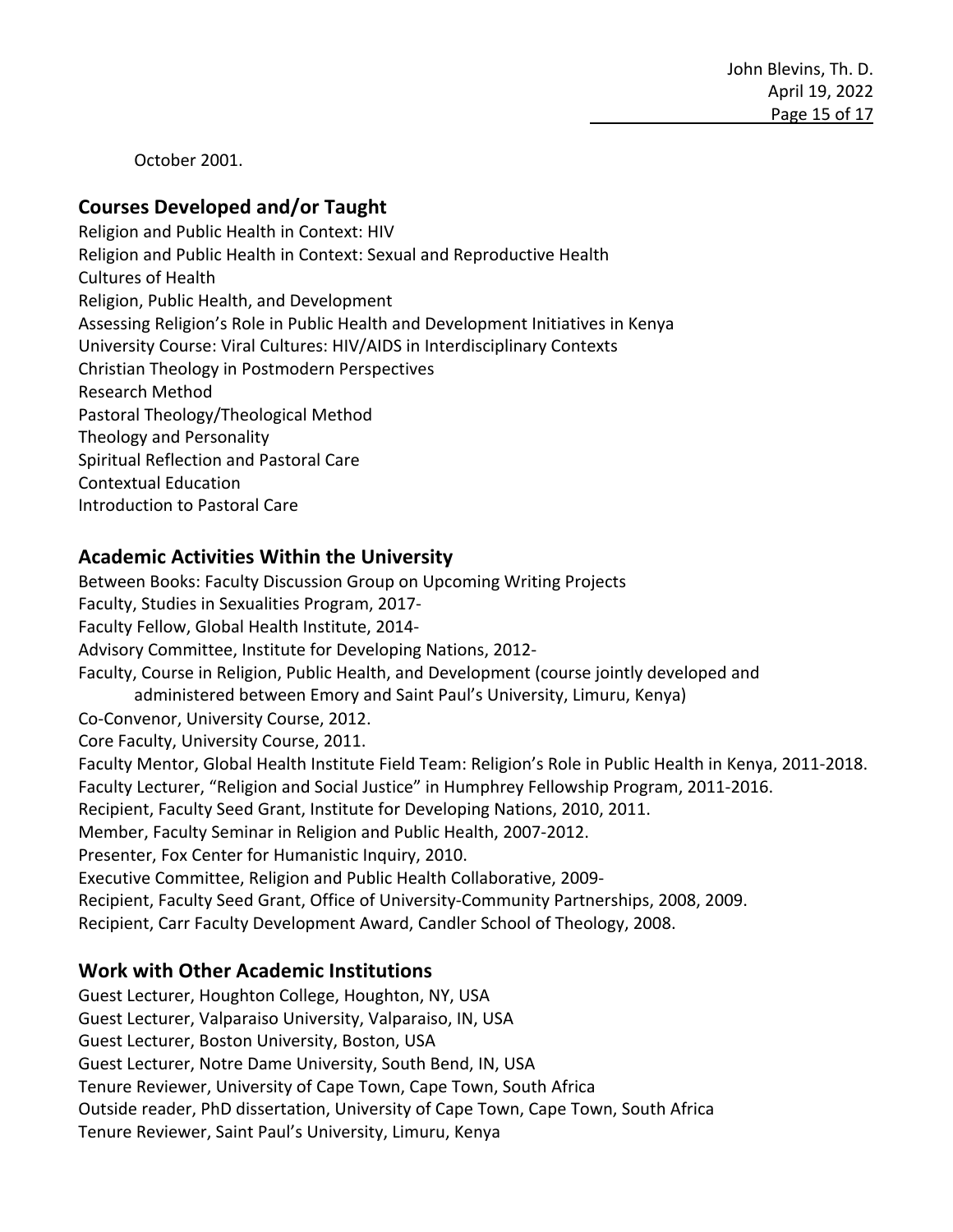Affiliate Lecturer, Saint Paul's University, Limuru, Kenya

## **Clinical and Policy Facilitation**

- US Centers for Disease Control and Prevention. Expert Consultant on *Faith Matters! An HIV Prevention Curriculum for Religious Leaders.* 2017.
- US Department of State, Office of the Global AIDS Coordinator. Invited expert on religion and homosexuality in light of the passage of the Anti-Homosexuality Law in Uganda, 2014.
- Emory University School of Medicine. Clinical consultant on HIV, mental health and substance abuse, 2006-2012.
- Duke University School of Medicine. Clinical consultant on HIV, mental health, and substance abuse, 2010.

Atlanta Ryan White Title I/Part A Projects. Facilitator on Early Identification of HIV Status, 2010-2012.

- Atlanta Ryan White Title I/Part A Projects. Clinical Consultation Group on Mental Health, Substance Abuse, and HIV, 2004-2008.
- Centers for Disease Control and Prevention. Consultation on Revised Recommendations for HIV Screening of Adults, Adolescents, and Pregnant Women in Health Care Settings, Experts Panel Meeting Facilitator, 2005.

# **Pastoral Care and Counseling Clinical Education**

Evanston Family Therapy Center, Evanston, IL. Intensive coursework in narrative therapy, 2004, 2006. Certified Trainer in Clinical Ethics, HOPE Program, American Psychological Association, 1999-2006.

- GA Association for Pastoral Care/Care and Counseling Center of GA, Atlanta, GA. Advanced Practicum, 2001-2004; Basic Practicum, 1999-2001.
- Emory Center for Pastoral Services, Atlanta, GA. Clinical Pastoral Education, Advanced Standing, 4 units, 1994-1995.

University of Chicago/Hyde Park Cluster, Chicago, IL. Clinical Pastoral Education, Basic Unit, 1993.

#### **Ministerial and Pastoral Experience**

St. Luke's Training and Counseling Center, Atlanta, GA. *Pastoral Counselor*, 2005-2009

St. Luke's Training and Counseling Center, Atlanta, GA. *Faculty, Clinical Pastoral Education Program,*  2003-2014.

Council of Churches of Zambia, Lusaka, Zambia. *Invited speaker*, 2005-2008.

AIDS Pastoral Care Network, Chicago, IL. *Chaplain*, 1992-1994.

Illinois Masonic Medical Center, Chicago, IL. *HIV chaplain*, 1992-1994

Children's Memorial Medical Center, Chicago, IL. *Chaplain for Special Infectious Diseases,* 1992-1994. Holy Covenant United Methodist Church, Chicago, IL. *Ministerial Associate,* 1992-1994.

American Baptist Churches of the USA. *Licensed Minister.* Licensure conferred 1992 by Binkley Baptist Church, Chapel Hill, NC.

# **Professional Memberships**

Steering Committee, Consultation on Religion and Development, The American Academy of Religion, 2012-

American Public Health Association, 2010-